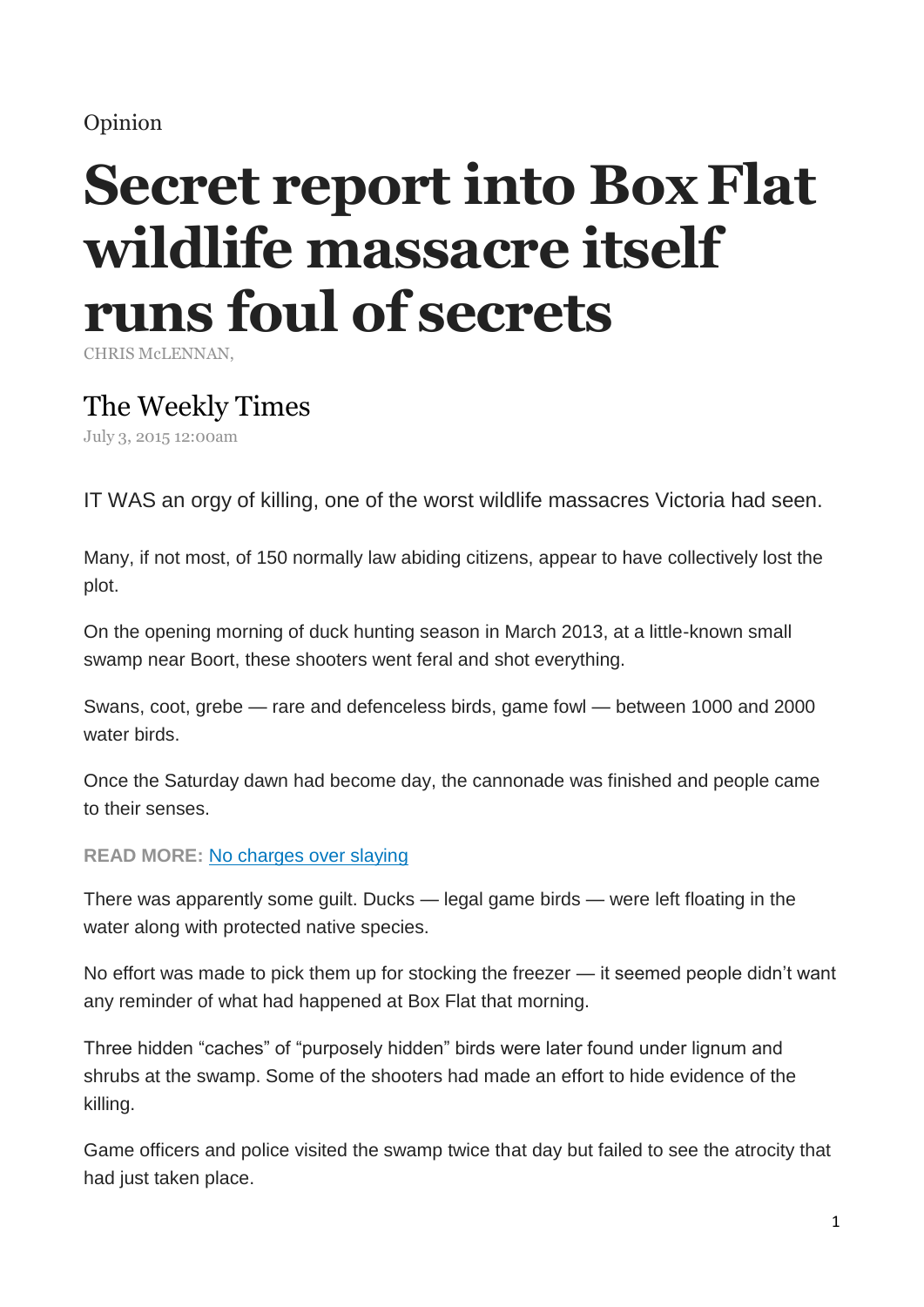It was only the next day, after a night-time wind had blown thick clumps of dead birds on to the shore, that the alarm sounded and authorities were alerted.

Nearby landowner and local MP, Peter Walsh, then Agriculture Minister, was said to be furious about Box Flat and immediately ordered that hunting there be stopped.

"These individuals should have the maximum penalties applied to them, and they should not have the privilege of hunting again," Mr Walsh said.

The main hunters' group, Field and Game Australia, saw its hard work to legitimise duck shooting as a sport set back a decade.

"It's absolutely disgraceful," FGA police director Rod Drew said at the time.

The group called on shooters to tell the truth to police.

That Sunday, the day after the shootings, Mr Walsh launched an investigation which was to take seven months and involve many members of his department, as well as Victoria Police.

Investigators managed to track down some of the Box Flat shooters.

Animal activists have long believed, because it was a privately owned wetland, the majority of the shooters were from the nearby Boort area. But locals blamed city shooters.

Investigators took 23 statements from hunters and landowners, and nine interviews were conducted.

"Eight additional people were spoken to and a large number of people were informally spoken to," the investigation report said.

"Most hunters spoken to admitted to being present and hunting at Box Flat swamp at the relevant times.

"However, all persons questioned denied involvement in or knowledge of the offences.

"No person could identify any offenders," the report said.

With no physical evidence and no one prepared to dob, the case was closed.

It was a sad day for the hunting fraternity.